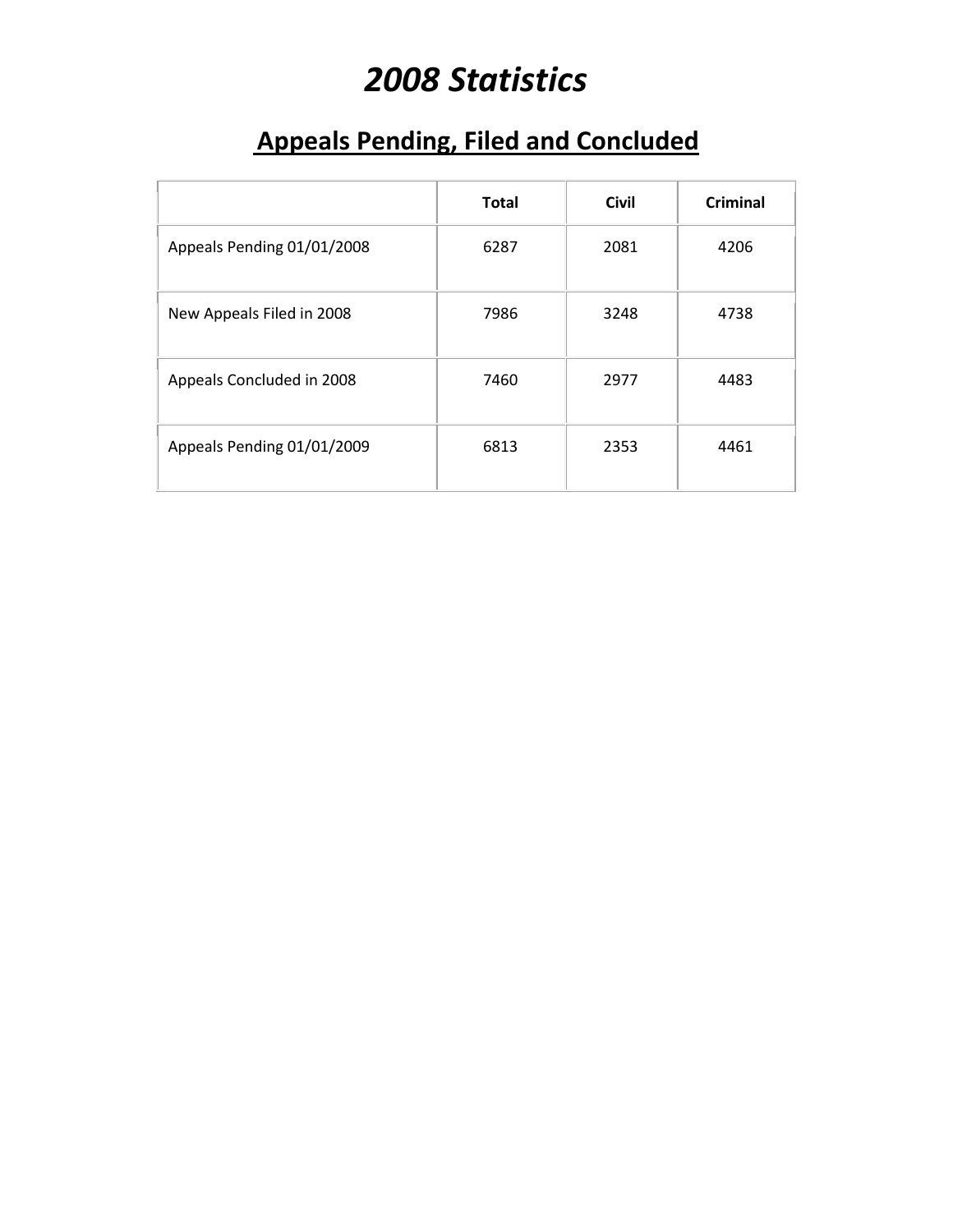## **Appeals by County of Origin**

| Adams           | 52  | Lackawanna     | 100  |
|-----------------|-----|----------------|------|
| Allegheny       | 829 | Lancaster      | 207  |
| Armstrong       | 34  | Lawrence       | 48   |
| Beaver          | 42  | Lebanon        | 124  |
| Bedford         | 23  | Lehigh         | 186  |
| <b>Berks</b>    | 249 | Luzerne        | 166  |
| Blair           | 90  | Lycoming       | 81   |
| <b>Bradford</b> | 53  | McKean         | 12   |
| <b>Bucks</b>    | 216 | Mercer         | 37   |
| <b>Butler</b>   | 94  | Mifflin        | 30   |
| Cambria         | 66  | Monroe         | 130  |
| Cameron         | 4   | Montgomery     | 298  |
| Carbon          | 20  | Montour        | 16   |
| Centre          | 81  | Northampton    | 110  |
| Chester         | 207 | Northumberland | 38   |
| Clarion         | 29  | Perry          | 22   |
| Clearfield      | 56  | Philadelphia   | 2013 |
| Clinton         | 30  | Pike           | 53   |
| Columbia        | 25  | Potter         | 12   |
| Crawford        | 63  | Schuylkill     | 103  |
| Cumberland      | 87  | Snyder         | 13   |
| Dauphin         | 269 | Somerset       | 36   |
| Delaware        | 301 | Sullivan       | 1    |
| Elk             | 9   | Susquehanna    | 20   |
| Erie            | 223 | Tioga          | 20   |
| Fayette         | 103 | Union          | 17   |
| Forest          | 5   | Venango        | 34   |
| Franklin        | 72  | Warren         | 17   |
| Fulton          | 25  | Washington     | 89   |
| Greene          | 27  | Wayne          | 40   |
| Huntingdon      | 18  | Westmoreland   | 107  |
| Indiana         | 23  | Wyoming        | 21   |
| Jefferson       | 40  | York           | 315  |
| Juniata         | 5   | <b>TOTAL</b>   | 7986 |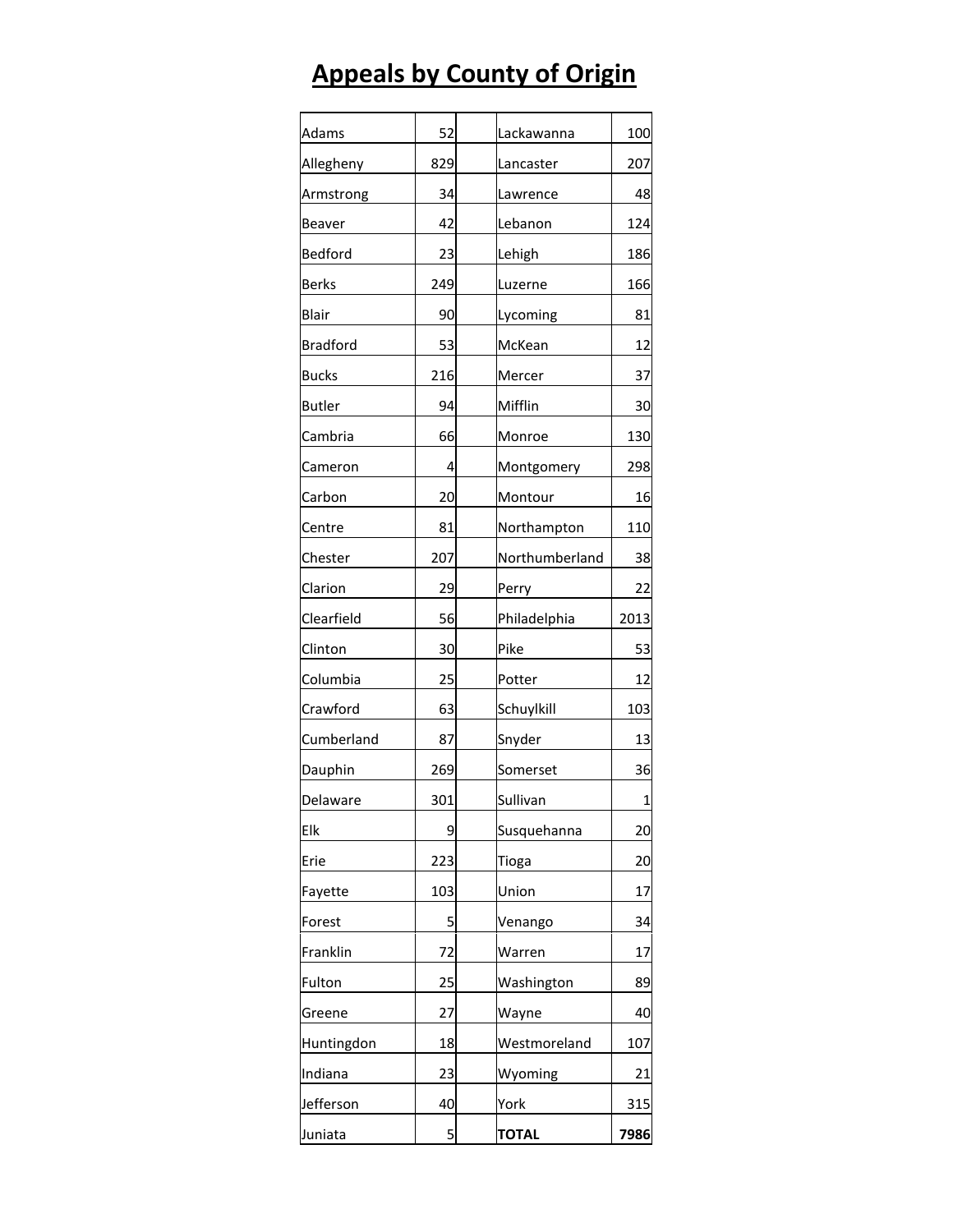### **Appeals by Type of Case**

| Adoption                           | $\overline{0}$ | Involuntary Deviate Sexual Conduct         | 77   |
|------------------------------------|----------------|--------------------------------------------|------|
| <b>Aggravated Assault</b>          | 346            | Involuntary Termination of Parental Rights | 158  |
| <b>Aggravated Indecent Assault</b> | 40             | <b>Medical Malpractice</b>                 | 48   |
| Arbitration                        | 27             | Megan's Law                                | 20   |
| Arson                              | 22             | Mortgage Foreclosure                       | 76   |
| Asbestos                           | 32             | Motor Vehicle Accident                     | 45   |
| Assumpsit                          | 114            | Murder                                     | 161  |
| <b>Attempted Murder</b>            | 31             | Murder 1                                   | 137  |
| <b>Burglary</b>                    | 166            | Murder 2                                   | 24   |
| Child Support                      | 163            | Murder 3                                   | 64   |
| Civil Action Law                   | 848            | Possession of Firearms                     | 30   |
| Civil Contempt                     | 80             | Possession with Intend to Deliver          | 275  |
| Contract                           | 71             | Premises Liability - Slip/Fall             | 25   |
| Controlled Substance               | 561            | <b>Protection from Abuse</b>               | 66   |
| <b>Corruption of Minors</b>        | 49             | <b>Quiet Title</b>                         | 23   |
| Criminal                           | 100            | Rape                                       | 225  |
| <b>Criminal Attempt</b>            | 80             | Receiving Stolen Property                  | 56   |
| Criminal Conspiracy                | 112            | Recklessly Endanger Another Person         | 28   |
| <b>Criminal Contempt</b>           | 32             | Robbery                                    | 309  |
| <b>Criminal Mischief</b>           | 25             | Simple Assault                             | 86   |
| Custody/Visitation                 | 230            | <b>Summary Offense/Conviction</b>          | 80   |
| Declaratory Judgment               | 48             | <b>Termination of Parental Rights</b>      | 83   |
| Dependency                         | 105            | <b>Terroristic Threats</b>                 | 37   |
| <b>Disorderly Conduct</b>          | 29             | Theft                                      | 122  |
| <b>Divorce</b>                     | 196            | Theft by Deception                         | 20   |
| <b>Domestic Relations Contempt</b> | 41             | Theft by Unlawful Taking                   | 49   |
| Driving Under the Influence        | 246            | Tort                                       | 109  |
| Ejectment                          | 37             | <b>Trespass</b>                            | 154  |
| Endangering Welfare of Children    | 20             | <b>Uniform Firearms Act</b>                | 180  |
| Equity                             | 90             | Vehicle Violation                          | $70$ |
| Escape                             | 23             | Violation of Probation/Parole              | 38   |
| Estate/Probate/Wills/Intestate     | 115            | Other Civil*                               | 266  |
| Forgery                            | 39             | Other Criminal*                            | 415  |
| Habeas Corpus                      | 26             |                                            |      |
| Harassment                         | 53             |                                            |      |
| Homicide                           | 145            |                                            |      |
| <b>Indecent Assault</b>            | 88             | <b>TOTAL</b>                               | 7986 |

*\* Includes appeals originally classified as "other" as well as appeals originally classified in categories with fewer than 20 appeals filed in 2006.*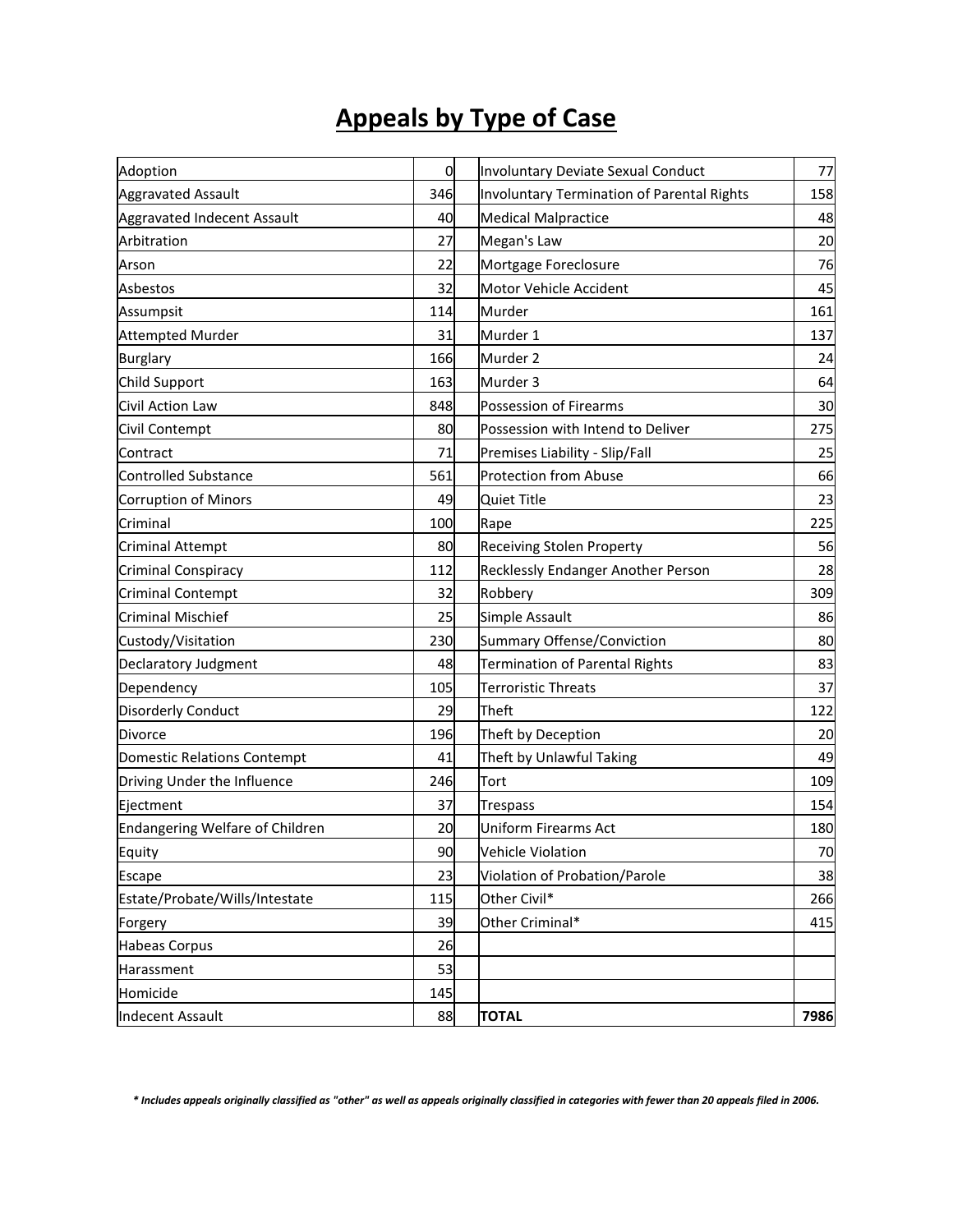#### **Opinions Filed**

|                             | <b>Total</b> | <b>Civil</b> | Criminal |
|-----------------------------|--------------|--------------|----------|
| Published Opinions 2008     | 297          | 147          | 150      |
| Non-Published Opinions 2008 | 4410         | 1277         | 3133     |
| <b>Total 2008</b>           | 4707         | 1424         | 3283     |

#### **Dispositions by Type**

|                            | <b>Total</b> | <b>Civil</b> | Criminal |
|----------------------------|--------------|--------------|----------|
| By Filed Decision          | 4890         | 1477         | 3413     |
| By Order or Discontinuance | 2570         | 1500         | 1070     |
| <b>Total 2008</b>          | 7460         | 2977         | 4483     |

#### **Superior Court Treatment of Cases from Courts of Common Pleas**

|                                       | <b>Total</b><br><b>All Cases</b> | Percent | Cases<br><b>Decided by</b><br><b>Published</b><br>Opinion | Percent | <b>Cases Decided</b><br>by<br><b>Unpublished</b><br>Opinion | Percent |
|---------------------------------------|----------------------------------|---------|-----------------------------------------------------------|---------|-------------------------------------------------------------|---------|
| Affirmed                              | 3885                             | 79.4    | 181                                                       | 59.7    | 3704                                                        | 80.7    |
| Reversed                              | 663                              | 13.6    | 92                                                        | 30.4    | 571                                                         | 12.4    |
| Affirmed in Part,<br>Reversed in Part | 147                              | 3.0     | 20                                                        | 6.6     | 127                                                         | 2.8     |
| Quashed, Dismissed,<br>Transferred    | 173                              | 3.5     | 9                                                         | 3.0     | 164                                                         | 3.6     |
| Other                                 | 22                               | 0.5     | 1                                                         | 0.3     | 21                                                          | 0.5     |
| <b>Total</b>                          | 4890                             |         | 303                                                       |         | 4587                                                        |         |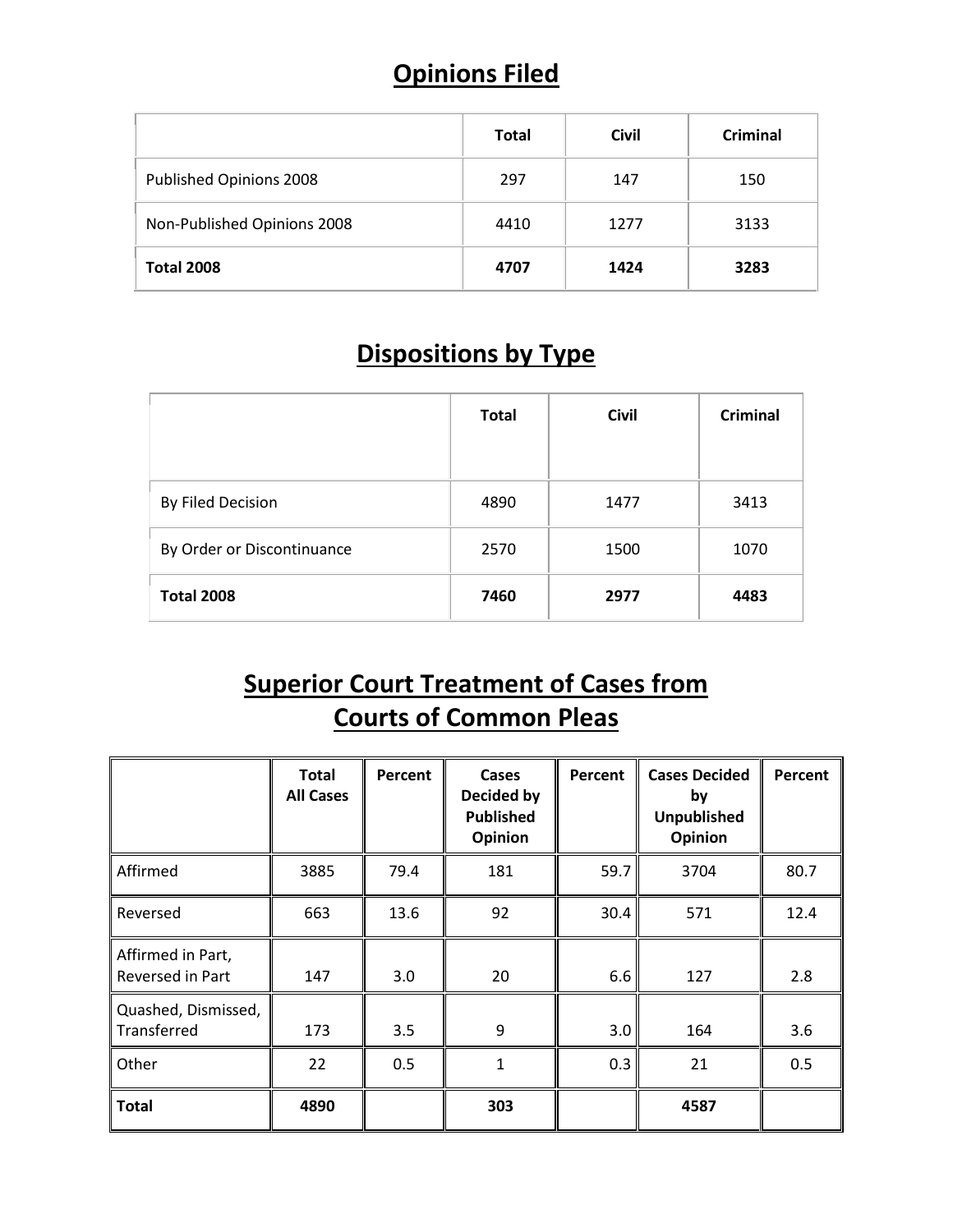#### **Median Number of Days to Disposition for Appeals Concluded in 2008**

| From Superior Court docket date for all appeals                                 | 278I |
|---------------------------------------------------------------------------------|------|
| From Superior Court docket date for appeals disposed by order or discontinuance | 76I  |
| From Superior Court docket date for appeals disposed by filed decision          | 343  |
| From original record filing date for appeals disposed by filed decision         | 258  |
| From filing date of last brief filed                                            | 142  |

#### **Supreme Court Treatment of Superior Court Cases**

#### *Allocaturs: Petitions Filed & Concluded in 2008*

| Total Allocatur Petitions Filed In 2008 From Superior Court Decisions | 1784           |
|-----------------------------------------------------------------------|----------------|
| Number Granted                                                        | 91             |
| Number Denied                                                         | 1729           |
| Number Voided                                                         | 8 <sup>1</sup> |
| <b>Other Disposition</b>                                              | 24             |
| Open                                                                  | 823            |

#### *Disposition of Appeals from Superior Court Cases*

| <b>REVERSED</b> | 10 |
|-----------------|----|
| AFFIRMFD        | 11 |
| OTHER*          | 24 |
| <b>TOTAL</b>    | 45 |

*\* Includes Affirmed/Reversed, Dismissed, Improvidently Granted, Vacated and Withdrawn*